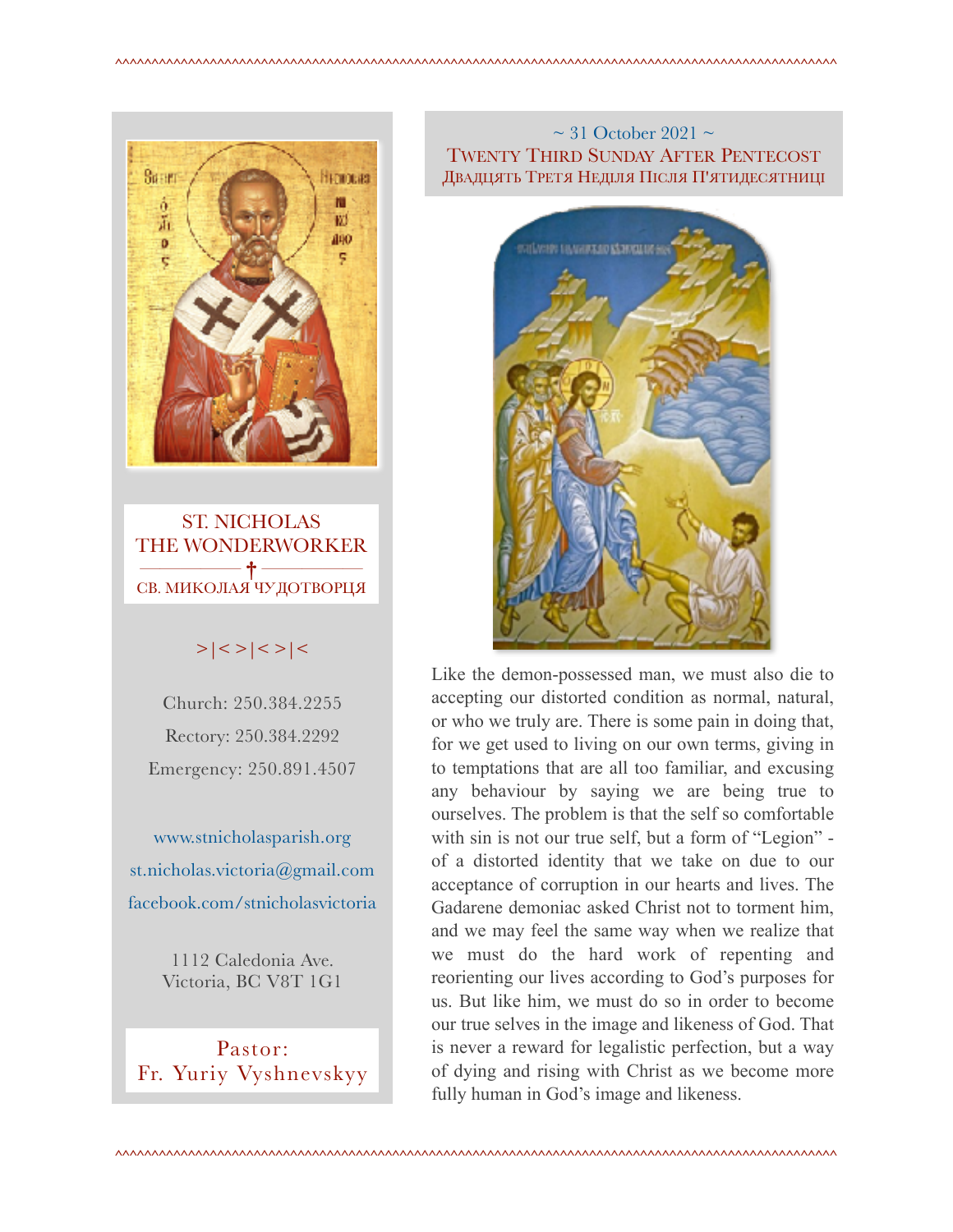| <b>SUNDAY HYMNS</b>                                                                           |  |                                                         |                                                                                                                                               |  |
|-----------------------------------------------------------------------------------------------|--|---------------------------------------------------------|-----------------------------------------------------------------------------------------------------------------------------------------------|--|
| <b>OPENING HYMN</b>                                                                           |  | Вислухай Боже Могучий / Hear Our Petition pg. 280-281   |                                                                                                                                               |  |
| <b>COMMUNION HYMN</b>                                                                         |  | Тіло Христове / Let Me Receive You O Lord pg. 258-259   |                                                                                                                                               |  |
| <b>CLOSING HYMN</b>                                                                           |  | Як Славен рg. 292                                       |                                                                                                                                               |  |
| <b>SUNDAY &amp; DAILY SCHEDULE</b>                                                            |  |                                                         |                                                                                                                                               |  |
| SUNDAY, Oct 31                                                                                |  | Divine Liturgy of St. John Chrysostom - ONLINE<br>10 AM |                                                                                                                                               |  |
| MONDAY, Nov 1                                                                                 |  | <b>NO SERVICES</b>                                      |                                                                                                                                               |  |
| <b>TUESDAY, Nov 2</b>                                                                         |  | Divine Liturgy of St. John Chrysostom<br><b>9 AM</b>    |                                                                                                                                               |  |
| <b>WEDNESDAY, Nov 3</b>                                                                       |  | <b>9 AM</b><br>Divine Liturgy of St. John Chrysostom    |                                                                                                                                               |  |
| THURSDAY, Nov 4                                                                               |  | <b>9 AM</b><br>Divine Liturgy of St. John Chrysostom    |                                                                                                                                               |  |
| FRIDAY, Nov 5                                                                                 |  | <b>9 AM</b><br>Divine Liturgy of St. John Chrysostom    |                                                                                                                                               |  |
| <b>SATURDAY, Nov 6</b>                                                                        |  | <b>NO SERVICES</b>                                      |                                                                                                                                               |  |
| <b>SUNDAY, Nov 7</b>                                                                          |  | 10 AM<br>Divine Liturgy of St. John Chrysostom - ONLINE |                                                                                                                                               |  |
| NOTE: to request a Divine Liturgy, please speak with Fr. Yuriy                                |  |                                                         |                                                                                                                                               |  |
| <b>SUNDAY EPISTLE</b>                                                                         |  | <b>OCTOBER 24 DONATIONS</b>                             |                                                                                                                                               |  |
| <b>DATE</b>                                                                                   |  | <b>READING</b>                                          | Loose collection: \$35.00; Envelope collection:<br>\$500.00; Pre-authorized donations Oct 18 to Oct 24:<br>\$135.00<br><b>TOTAL: \$670.00</b> |  |
| SUNDAY, Oct 31                                                                                |  | Eph 2:4-10                                              |                                                                                                                                               |  |
| <b>SUNDAY, Nov 7</b>                                                                          |  | Eph 2:14-22                                             |                                                                                                                                               |  |
| SUNDAY, Nov 14                                                                                |  | Eph $4:1-6$                                             | May God bless and reward you abundantly for your                                                                                              |  |
| <b>SUNDAY, Nov 21</b>                                                                         |  | generosity!<br>Eph 5:9-19                               |                                                                                                                                               |  |
| DONATE ONLINE - www.canadahelps.org/en/dn/45460                                               |  |                                                         |                                                                                                                                               |  |
| PASTORAL MINISTRY & HOLY MYSTERIES                                                            |  |                                                         |                                                                                                                                               |  |
|                                                                                               |  |                                                         |                                                                                                                                               |  |
|                                                                                               |  |                                                         |                                                                                                                                               |  |
| given to the parish priest, and he should be contacted before any other arrangements are made |  |                                                         |                                                                                                                                               |  |
|                                                                                               |  |                                                         |                                                                                                                                               |  |
|                                                                                               |  |                                                         |                                                                                                                                               |  |

*Apostolic Administrator ~ Bishop David Motiuk ~ [www.nweparchy.ca](http://www.nweparchy.ca)*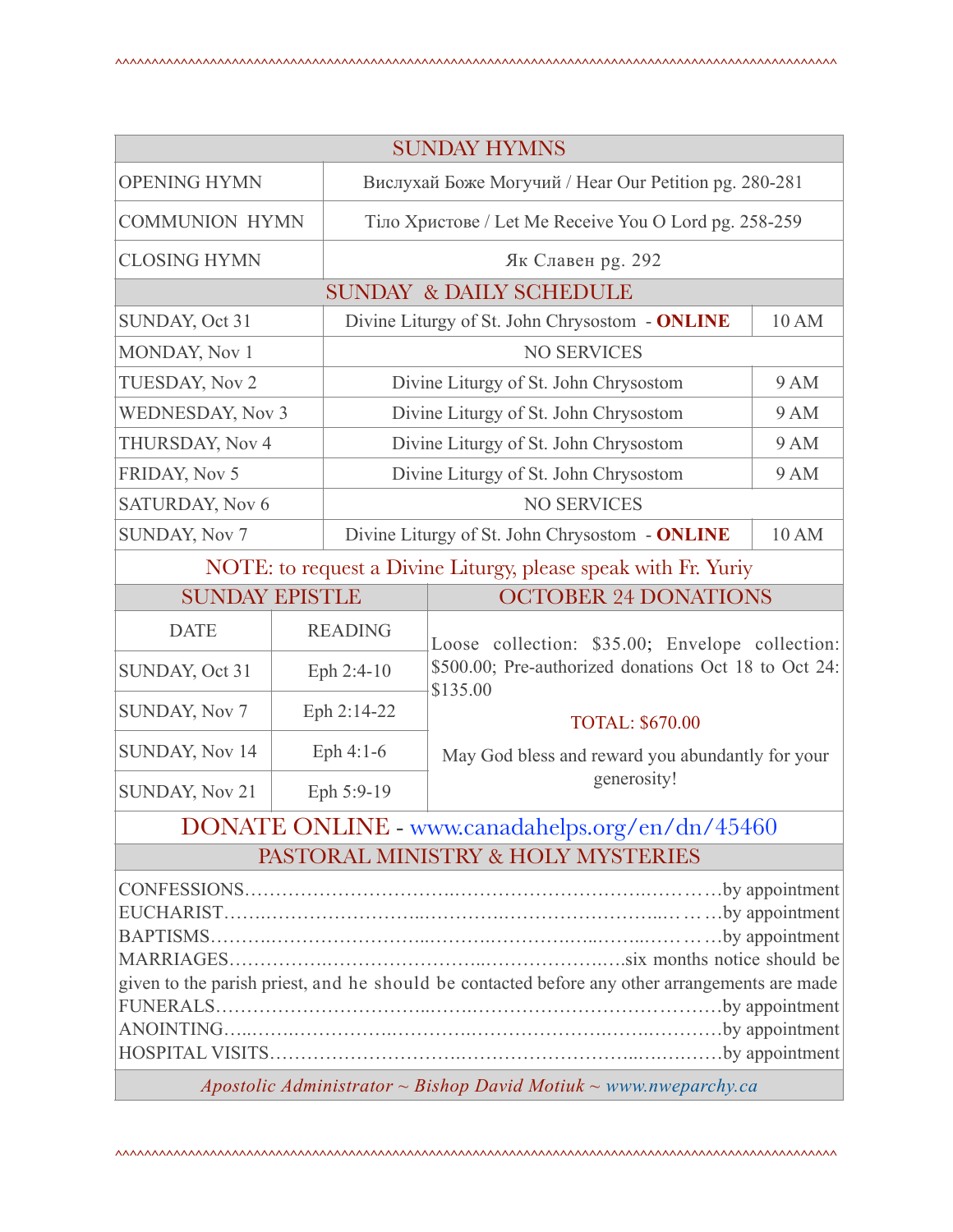### ANNOUNCEMENTS

**HAPPY BIRTHDAY** to DMYTRO MAKSYMIV and all those who celebrated their birthdays this past week. May the Lord Our God continue to bless you abundantly and the Holy Mother of God protects you at all times. Многая Літа!

**CONGRATULATIONS** to DMYTRO & NATALIYA MAKSYMIV on their Wedding Anniversary. May you two continue be a blessing to God, to others, and to each other in your marriage together. Многая Літа!

**THE FIFTH WORLD DAY OF THE POOR** will be marked on **November 14**. Pope Francis' message for the occasion focuses on the theme of: **[The poor you will always have with](https://www.vatican.va/content/francesco/en/messages/poveri/documents/20210613-messaggio-v-giornatamondiale-poveri-2021.html) [you](https://www.vatican.va/content/francesco/en/messages/poveri/documents/20210613-messaggio-v-giornatamondiale-poveri-2021.html)** (Mk 14:7). At the best of times, and especially during COVID-19, many families and individuals struggle to put food on the table. As a sign of solidarity with those in need, and to live out our Christian vocation to see the face of Christ in each other, parishes and families are encouraged to support their local food bank (or similar agency) by making a food or cash donation. This eparchy-wide social outreach activity **"Feeding the Poor of Today"** also honours the memory of the millions who perished in the **Holodomor Famine** (1932-1933) in Ukraine – commemorated this year on Saturday, November 27 – and in other like genocides throughout the world by providing food for the hungry today. A concrete way to help those in need this Christmas is to collaborate with the **Knights of Columbus' annual initiative [Coats for Kids](https://www.kofc.org/en/what-we-do/faith-in-action-programs/community/coats-for-kids.html) [Program](https://www.kofc.org/en/what-we-do/faith-in-action-programs/community/coats-for-kids.html)**, which provides warm clothing for children during our cold prairie winters. A case of 12 winter coats costs only \$330 (including shipping). Please make your donations (marked 'Coats for Kids') to St. Nicholas parish. Tax receipts will be issued. Children during the Holodomor perished from hunger during the cold winter of 1932-1933. Let us honour their memory by providing warmth for our children today.

 **JOIN THE CONVERSATION WITH THE UKRAINIAN CATHOLIC CHURCH** - Thursday nights at 4-6 PM. Join us weekly to dialog with Bishop, Clergy and Featured speakers. Follow us on Tranquillight Calling YouTube channel. Email your questions and receive the Zoom link: uccconversation@gmail.com

**CONFESSIONS** - if you would like to come to confession please contact Fr. Yuriy at 250.891.4507 or [st.nicholas.victoria@gmail.com](mailto:st.nicholas.victoria@gmail.com)

**PRAYER REQUEST -** Please keep in your prayers SYLVIA KELLY, CHARLOTTE & ED KRAKOWSKI, RICHARD NEWBERRY, LANCE DELVES, ANNE DRAPACK, PETER IWANUCK, LEO VANDERVEN, ED SALYN and other members of our parish, our family and friends who are ailing, in hospitals, nursing homes and those who are not able to join actively in their community.

**EASTERN CHRISTIAN TRADITION** - learn more about Eastern Christian Tradition from the Newman Theological College. The program provides an introduction to the rich tradition of the Eastern Christian faith. Participants will explore their faith through the study of the Theology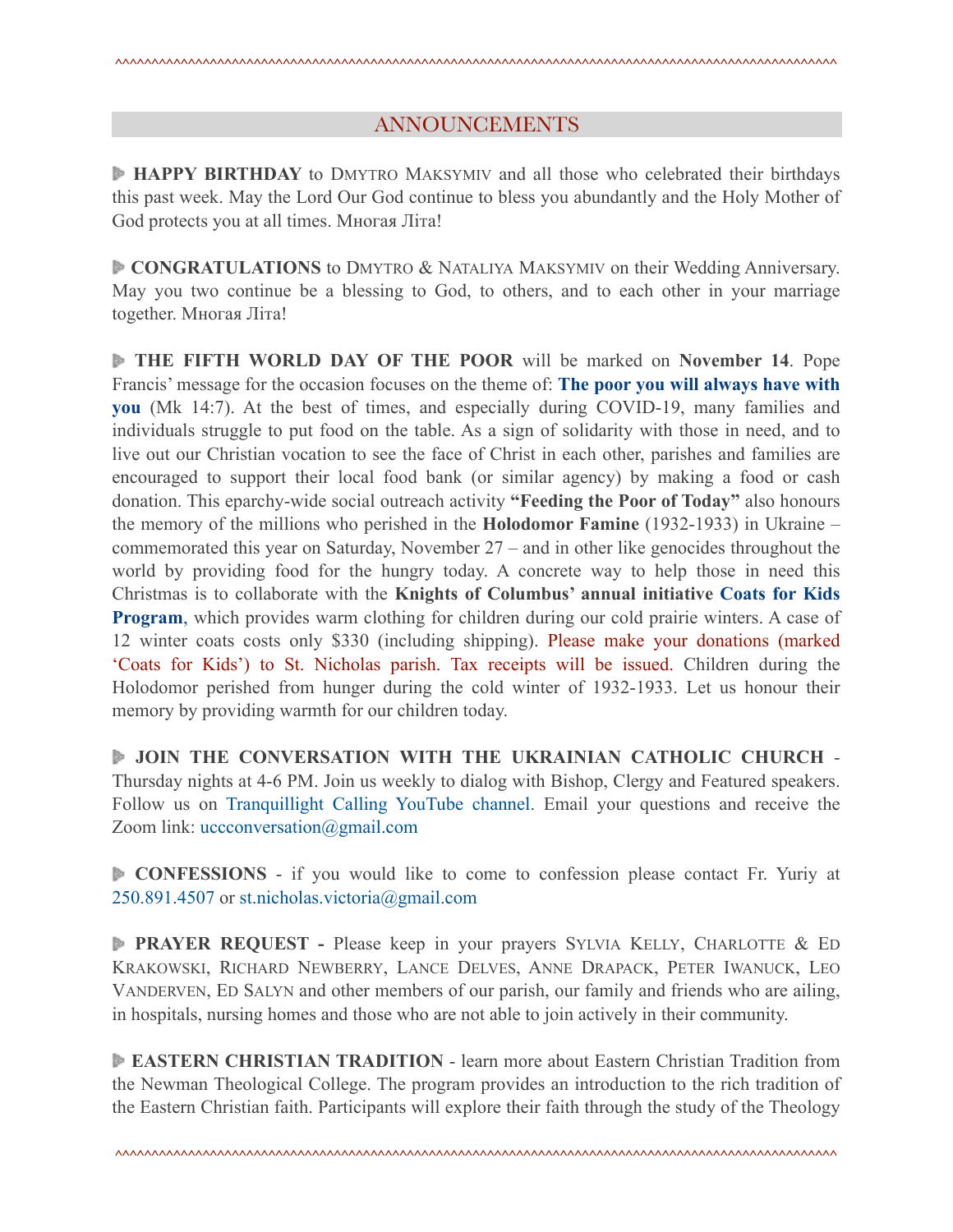of Eastern Christianity, Worship and Spirituality of the Eastern Catholic Churches, Praying with Icons, and The Holy Mysteries, the terminology for what the West calls the Sacraments. For more information go to <https://newman.edu/ccs>

**BEQUESTS & WILLS -** Leaving a bequeath is a process of giving a donation through your will. It is simply a distribution from your estate to a charitable organization through your last will and testament. It can be as small or as large a donation as you wish. It is important that you talk to your lawyer about the process. In your kindness please remember St Nicholas the Wonderworker Ukrainian Catholic Church in your bequeath and will. If anyone wishes to make such a bequeath in their will, the following clause may be included or added to a will: "I give, devise, and bequeath to **St Nicholas the Wonderworker Ukrainian Catholic Parish -** *1112 Caledonia Avenue, Victoria BC, V8T 1G1*, the sum of \$ \_\_\_ (or \_\_\_\_% of my estate), to be used for the benefit of the parish and it's pastoral activities."

# DIVINE LITURGY PROPERS

*The Divine Liturgy of our Father among the Saints John Chrysostom. Scripture readings from the New Testament are taken from the New Revised Standard Version Catholic Edition. Українською - у перекладі Івана Хоменка.* 

**Troparion, Tone 6:** Angelic powers were upon Your tomb\* and the guards became like dead men;\* Mary stood before Your tomb\* seeking Your most pure body.\* You captured Hades without being overcome by it.\* You met the Virgin and granted life.\* O Lord, risen from the dead,\* glory be to You!

**Glory: Kontakion, Tone 6:** With His life-giving hand\* Christ our God, the Giver of life,\* raised all the dead from the murky abyss\* and bestowed resurrection upon humanity.\* He is for all the Saviour,\* the resurrection and the life, and the God of all.

**Now: Theotokion, Tone 6:** Undaunted patroness of Christians,\* O steadfast intermediary with the Creator,\* turn not away from the suppliant voices of sinners,\* but in your kindness come to help us who cry out to you in faith.\* Be quick to intercede, make haste to plead,\* for you are ever the patroness of those who honour you, O Mother of God.

**Prokeimenon, Tone 6:** Save Your people, O Lord, \* and bless Your inheritance. *Verse:* Unto You I will cry, O Lord, my God, lest You turn from me in silence. *(Psalm 27:9,1)*

**Epistle - Ephesians 2:4-10 - A reading from the Epistle of the Holy Apostle Paul to the Ephesians.** Brothers and Sisters, God, who is rich in mercy, out of the great love with which he loved us even when we were dead through our trespasses, made us alive together with Christ by grace you have been saved— and raised us up with him and seated us with him in the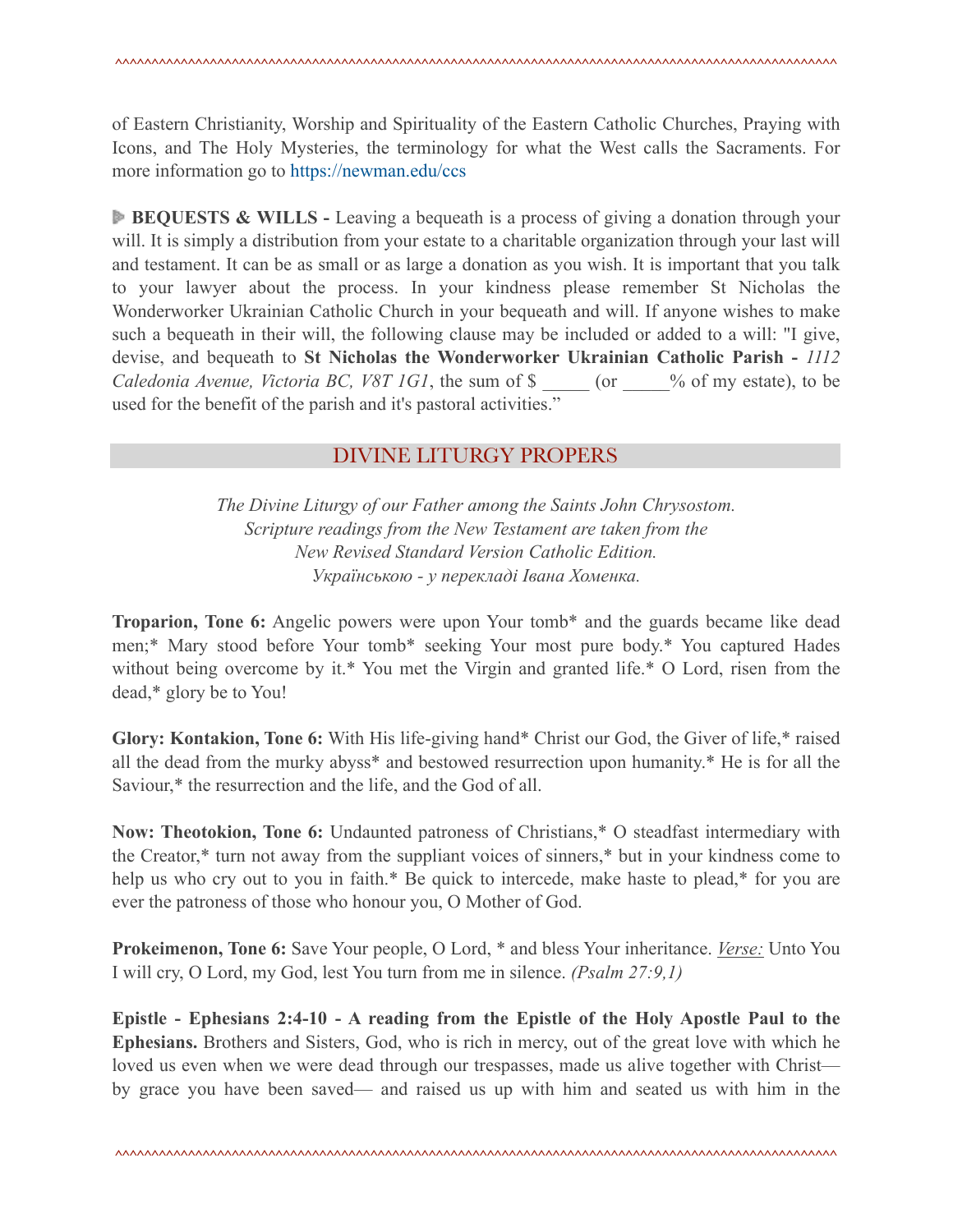heavenly places in Christ Jesus, so that in the ages to come he might show the immeasurable riches of his grace in kindness toward us in Christ Jesus. For by grace you have been saved through faith, and this is not your own doing; it is the gift of God— not the result of works, so that no one may boast. For we are what he has made us, created in Christ Jesus for good works, which God prepared beforehand to be our way of life.

**Alleluia, Tone 6:** *Verse:* He who lives in the aid of the Most High, shall dwell under the protection of the God of heaven. *Verse:* He says to the Lord: You are my protector and my refuge, my God, in Whom I hope. *(Psalm 90:1,2)*

**Gospel - Luke 8:26-39 -** At that time, the Lord arrived at the country of the Gerasenes, which is opposite Galilee. As he stepped out on land, a man of the city who had demons met him. For a long time he had worn no clothes, and he did not live in a house but in the tombs. When he saw Jesus, he fell down before him and shouted at the top of his voice, "What have you to do with me, Jesus, Son of the Most High God? I beg you, do not torment me"— for Jesus had commanded the unclean spirit to come out of the man. (For many times it had seized him; he was kept under guard and bound with chains and shackles, but he would break the bonds and be driven by the demon into the wilds.) Jesus then asked him, "What is your name?" He said, "Legion"; for many demons had entered him. They begged him not to order them to go back into the abyss. Now there on the hillside a large herd of swine was feeding; and the demons begged Jesus to let them enter these. So he gave them permission. Then the demons came out of the man and entered the swine, and the herd rushed down the steep bank into the lake and was drowned. When the swineherds saw what had happened, they ran off and told it in the city and in the country. Then people came out to see what had happened, and when they came to Jesus, they found the man from whom the demons had gone sitting at the feet of Jesus, clothed and in his right mind. And they were afraid. Those who had seen it told them how the one who had been possessed by demons had been healed. Then all the people of the surrounding country of the Gerasenes asked Jesus to leave them; for they were seized with great fear. So he got into the boat and returned. The man from whom the demons had gone begged that he might be with him; but Jesus sent him away, saying, "Return to your home, and declare how much God has done for you." So he went away, proclaiming throughout the city how much Jesus had done for him.

**Communion Hymn:** Praise the Lord from the heavens;\* praise Him in the highest.\* Alleluia, alleluia,\* alleluia. *(Psalm 148:1)*

# **>|< >|< >|<**

**Тропар, глас 6:** Ангельські сили на гробі Твоїм\* і сторожі омертвіли;\* Марія ж стояла при гробі,\* шукаючи пречистого тіла Твого.\* Полонив Ти ад і, не переможений від нього,\* зустрів Ти Діву, даруючи життя.\* Воскреслий з мертвих, Господи, слава Тобі!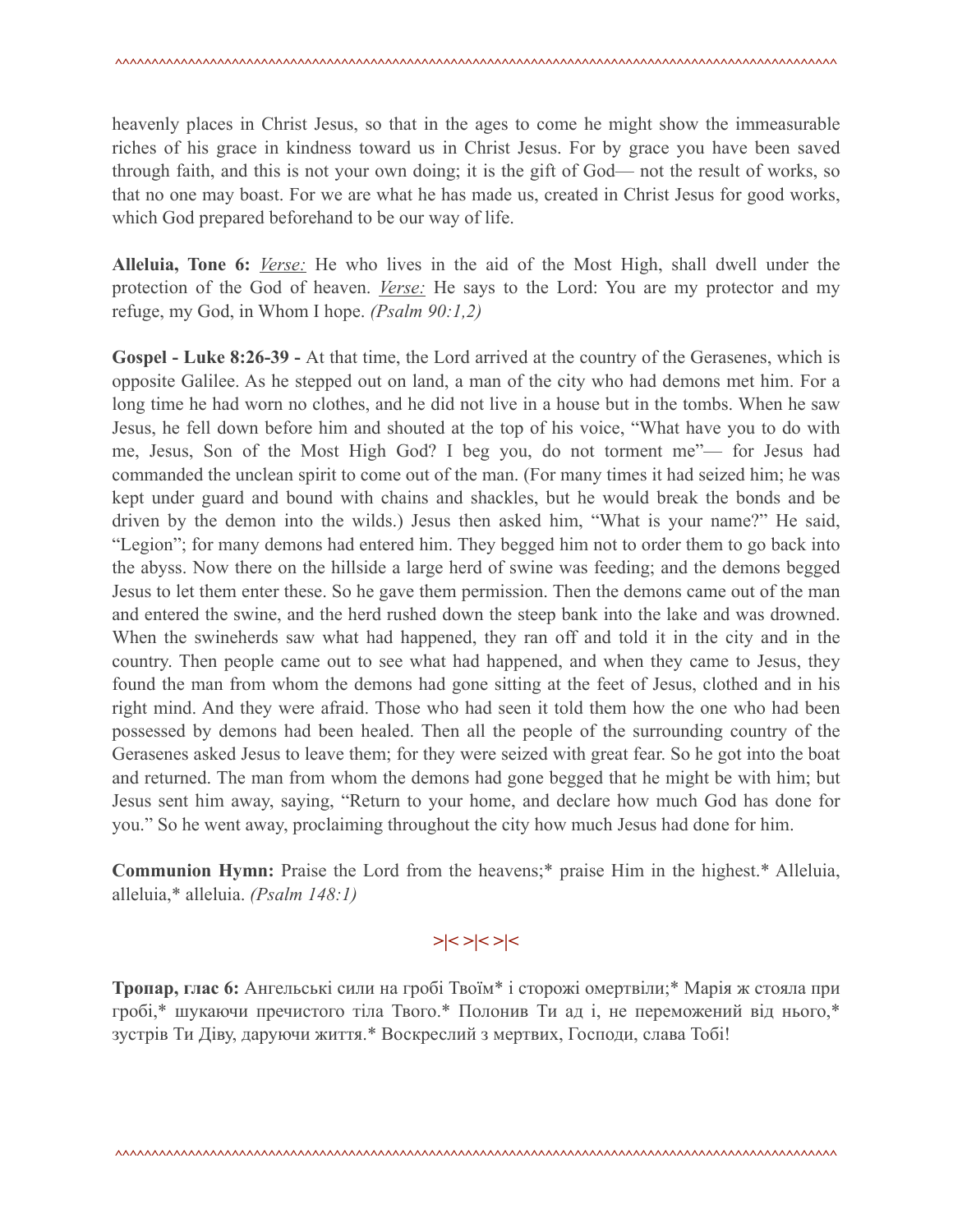**Слава: Кондак, глас 6:** Животворною рукою Життєдавець, Христос Бог,\* воскресив з темних безодень всіх померлих\* і подав воскресіння людському родові:\* Він бо усіх Спаситель,\* восресіння, життя і Бог усіх.

**І нині: Богородичний, глас 6:** Заступнице християн бездоганна,\* Посереднице до Творця незамінна,\* не погорди молінням грішних,\* але випереди, як Блага, з поміччю нам, що вірно Тобі співаємо.\* Поспішись на молитву і скоро прийди на моління,\* заступаючи повсякчас, Богородице, тих, що Тебе почитають.

**Прокімен, глас 6:** Спаси, Господи, \* людей Твоїх \* і благослови спадкоємство Твоє. *Стих:* До Тебе, Господи, взиватиму; Боже мій, не відвертайсь мовчки від мене.

**Апостол - Еф. 2:4-10 - До Ефесян Послання Святого Апостола Павла Читання:** Браття і сестри, Бог, багатий милосердям, з-за великої своєї любови, якою полюбив нас, мертвих нашими гріхами, оживив нас разом із Христом – благодаттю ви спасені! – І разом з ним воскресив нас, і разом посадовив на небі у Христі Ісусі; щоб у наступних віках він міг показати надзвичайне багатство своєї благодаті у своїй доброті до нас у Христі Ісусі. Бо ви спасені благодаттю через віру. І це не від нас: воно дар Божий. Воно не від діл, щоб ніхто не міг хвалитися. Бо ми його створіння, створені у Христі Ісусі для добрих діл, які Бог уже наперед був приготував, щоб ми їх чинили.

**Алилуя, глас 6:** *Стих:* Хто живе під охороною Всевишнього, під покровом Бога небесного оселиться. *Стих:* Скаже він Господеві: Ти заступник мій і пристановище моє, Бог мій, на котрого я надіюся.

**Євангеліє - Лк 8:26-39 -** І вони припливли до землі Гадаринської, що навпроти Галілеї. І, як на землю Він вийшов, перестрів Його один чоловік із міста, що довгі роки мав він демонів, не вдягався в одежу, і мешкав не в домі, а в гробах. А коли він Ісуса побачив, то закричав, поваливсь перед Ним, і голосом гучним закликав: Що до мене Тобі, Ісусе, Сину Бога Всевишнього? Благаю Тебе, не муч мене! Бо звелів Він нечистому духові вийти з людини. Довгий час він хапав був його, і в'язали його ланцюгами й кайданами, і стерегли його, але він розривав ланцюги, і демон гнав по пустині його. А Ісус запитався його: Як тобі на ім'я? І той відказав: Леґіон, бо багато ввійшло в нього демонів. І благали Його, щоб Він їм не звелів іти в безодню. Пасся ж там на горі гурт великий свиней. І просилися демони ті, щоб дозволив піти їм у них. І дозволив Він їм. А як демони вийшли з того чоловіка, то в свиней увійшли. І череда кинулась із кручі до озера, і потопилась. Пастухи ж, як побачили теє, що сталось, повтікали, та в місті й по селах звістили. І вийшли побачити, що сталось. І прийшли до Ісуса й знайшли, що той чоловік, що демони вийшли із нього, сидів при ногах Ісусових вдягнений та при умі, і полякались... Самовидці ж їм розповіли, як видужав той біснуватий. І ввесь народ Гадаринського краю став благати Його, щоб пішов Він від них, великий бо страх обгорнув їх. Він же до човна ввійшов і вернувся. А той чоловік, що демони вийшли із нього, став благати Його, щоб бути при Ньому. Та Він відпустив його, кажучи: Вернися до дому свого, і розповіж, які речі великі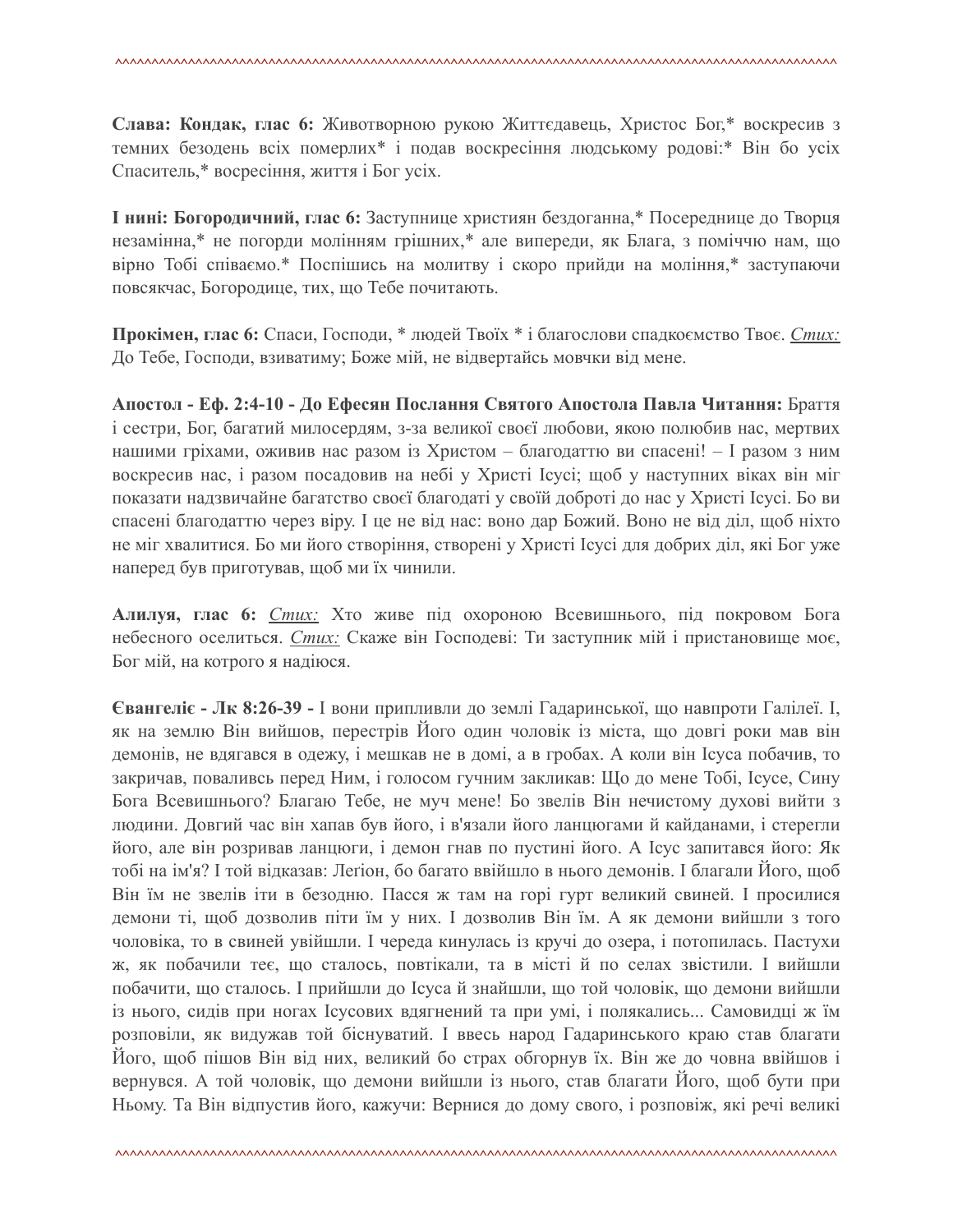вчинив тобі Бог! І той пішов, і по цілому місту звістив, які речі великі для нього Ісус учинив!

**Причасний:** Хваліте Господа з небес,\* хваліте Його на висотах. Алилуя, алилуя, алилуя!



### PRAYER DURING THE CORONAVIRUS OUTBREAK

Jesus Christ, you travelled through towns and villages "curing every disease and illness." At your command, the sick were made well. Come to our aid now, in the midst of the global spread of the coronavirus, that we may experience your healing love.

Heal those who are sick with the virus. May they regain their strength and health through quality medical care.

Heal us from our fear, which prevents nations from working together and neighbours from helping one another.

Heal us from our pride, which can make us claim invulnerability to a disease that knows no borders.

Stay by our side in this time of uncertainty and sorrow. Be with those who have died from the virus. May they be at rest with you in your eternal peace. Be with the families of those who are sick or have died. As they worry and grieve, defend them from illness and despair. May they know your peace. Be with the doctors, nurses, researchers and all medical professionals who seek to heal and help those affected and who put themselves at risk in the process. May they know your protection and peace. Be with our priests and spiritual care givers. May they know that they are loved and cared for.

Be with the leaders of all nations. Give them the foresight to act with charity and true concern for the well-being of the people they are meant to serve. Give them the wisdom to invest in longterm solutions that will help prepare for or prevent future outbreaks. May they know your peace, as they work together to achieve it on earth.

Whether we are home or abroad, surrounded by many people suffering from this illness or only a few, Jesus Christ, stay with us as we endure and mourn, persist and prepare. In place of our anxiety, give us your peace.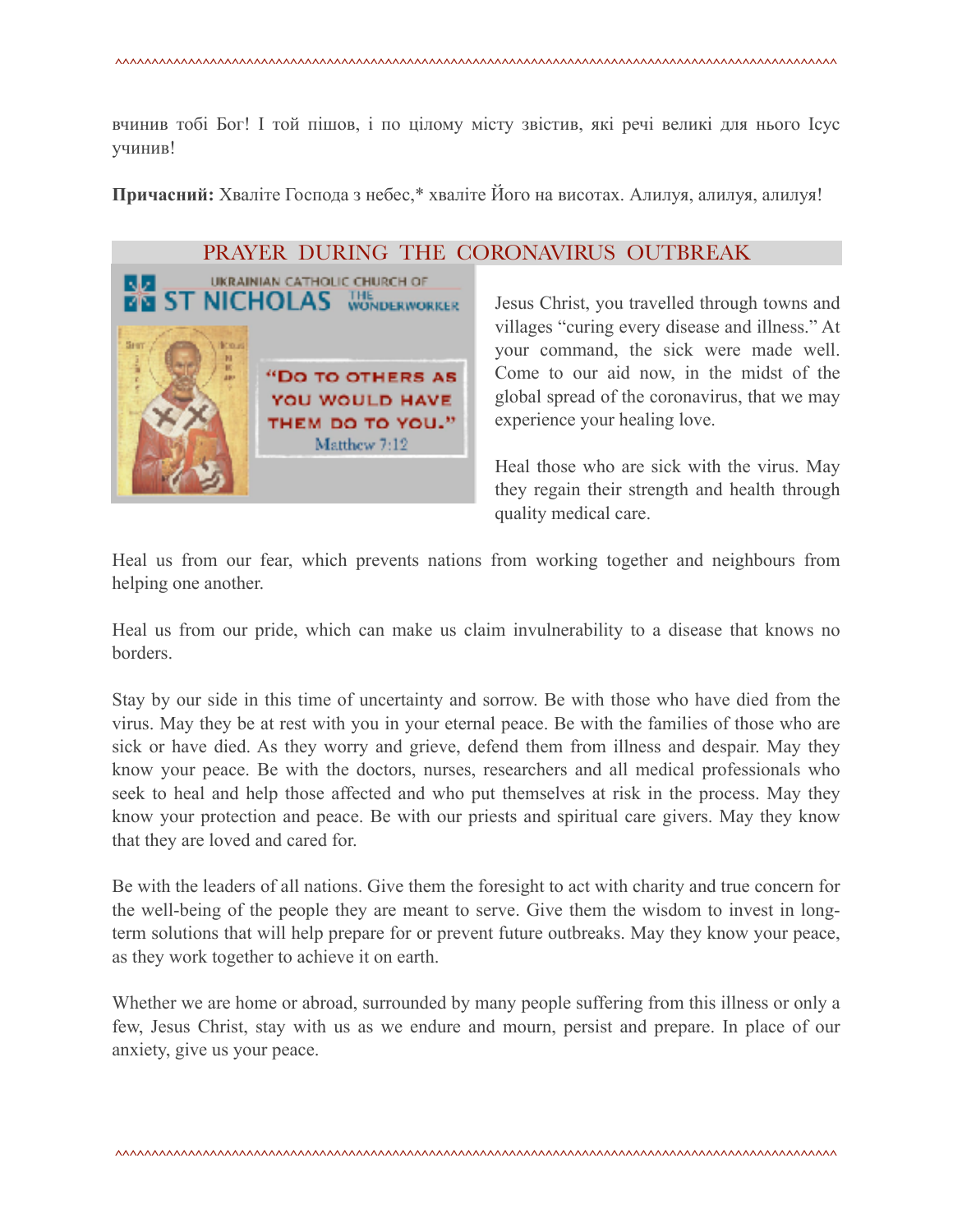For You are a God of mercy, kindness, and love, and we glorify You, Father, Son, and Holy Spirit, now and for ever and ever. Amen.

# **>|< >|< >|<**

### **МОЛИТВА ПІД ЧАС СПАЛАХУ КОРОНАВІРУСУ**

Ісусе Христе, ти подорожував по містах і селах, оздоровлюючи від хвороб і немочей. За Твоїм повелінням хворі видужували. У час пандемії коронавірусу повели цій хворобі відступити, щоб ми відчули Твою оздоровлюючу любов.

Вилікуй тих, хто хворий вірусом. Нехай вони відновлять свої сили та здоров'я завдяки якісній медичній допомозі.

Вилікуй нас від нашого страху, який заважає націям спільно працювати та сусідам допомагати один одному.

Вилікуй нас від нашої гордості, яка може змусити нас претендувати на невразливість до захворювання, що не знає меж.

Залишайся поруч у цей час невизначеності та смутку. Будь з тими, хто помер від вірусу. Нехай вони спочивають з Тобою у вічному спокої. Будь з родинами тих, хто хворий або помер, коли вони турбуються і сумують, захищай їх від хвороб і відчаю. Нехай вони знають Твій спокій.

Будь з лікарями, медсестрами, дослідниками та всіми медичними працівниками, котрі прагнуть вилікувати та допомогти постраждалим та, котрі піддають себе ризику в своїй праці. Нехай вони знають Твій захист і спокій.

Будь з нашими священиками та духовними опікунами. Нехай вони знають, що їх люблять і піклуються про них.

Будь з лідерами всіх націй. Дай їм передбачення діяти милосердно та зі справжньою турботою про добробут людей, котрим вони призначені служити. Надай їм мудрості інвестувати у довгострокові рішення, які допоможуть підготуватися або запобігти майбутнім спалахам. Нехай вони пізнають Твій мир, коли разом працюють над досягненням його на землі.

Будь ми вдома чи за кордоном, в оточенні багатьох людей, які страждають цією хворобою, або наодинці, Ісусе Христе, залишайтеся з нами, коли ми терпимо і сумуємо. Замість нашої тривоги дай нам спокій.

Бо Ти - Бог милосердя, доброта та любов, і ми прославляємо Тебе, Отця, і Сина, і Святого Духа, нині, і повсякчас, і на віки вічні. Амінь.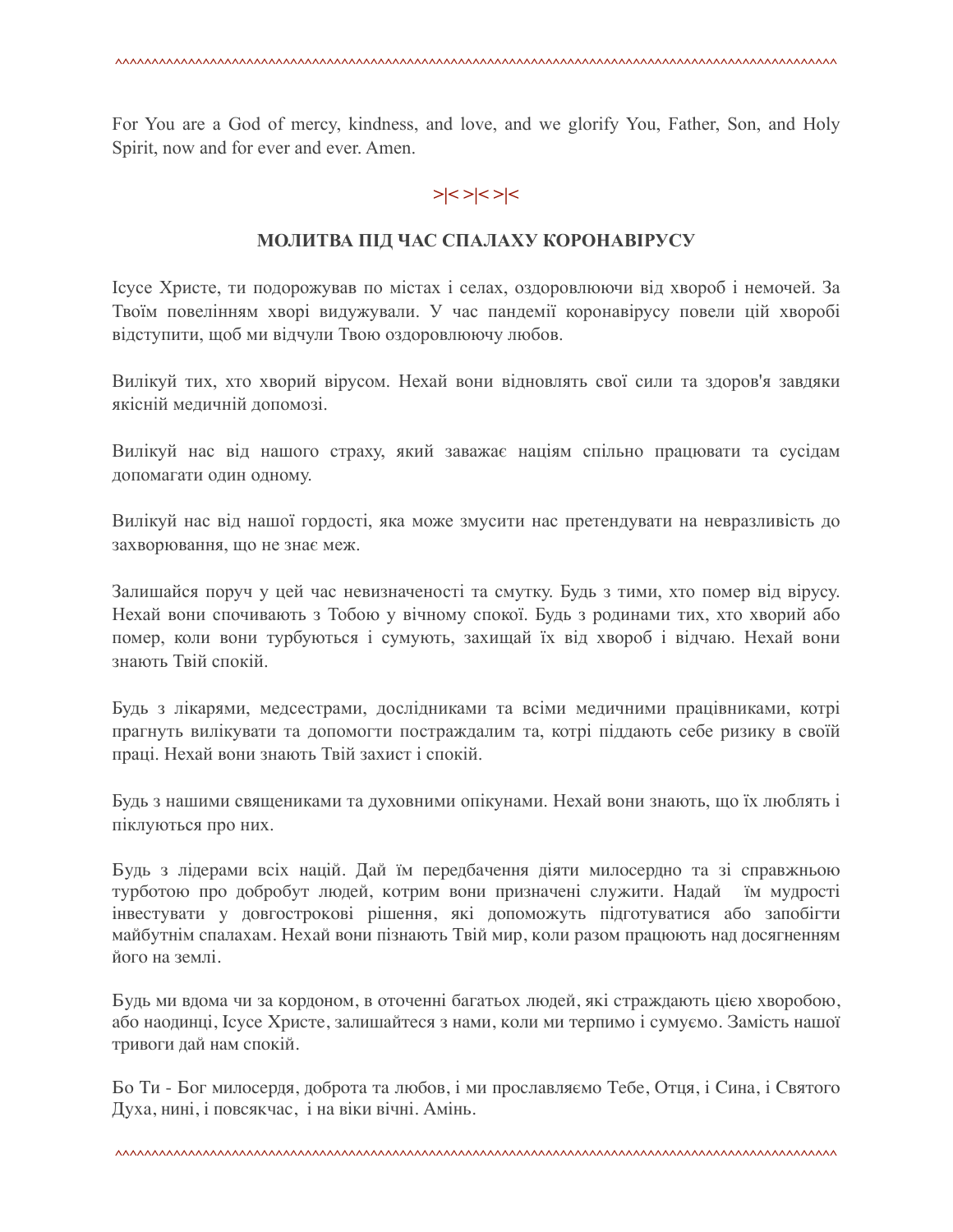# THE GADARENE DEMONIAC *(Luke 8:27-39)*



 The Gospels record several instances when the Lord Jesus called people to be His followers. At times He called people to leave their homes and livelihoods and follow Him. He called Peter and Andrew, James and John as they were busy fishing "*and immediately they left the boat and their father and followed him*" (Mt 4:22). Similarly Matthew walked away from his toll booth and followed Jesus (see Mt 9:9); the other disciples whose calls are not recorded in the Gospels did the same.

 Sometimes the Lord called but was refused. The cost of following Jesus was more than some people could bear. To the rich young man who wanted to be perfect Jesus said, *"'If you want to be perfect, go, sell your possessions and give to the poor, and you will have treasure in heaven. Then come, follow me.' When the young man heard this, he went away sad, because he had great wealth"* (Mt 19:21-22).

 In other instances the Lord raised objections Himself before the would-be follower could discover through failure and discouragement that following Christ meant enduring hardships. Thus *"a teacher of the law came to Him and said, 'Teacher, I will follow you wherever you go.' Jesus replied, 'Foxes have dens and birds have nests, but the Son of Man has no place to lay his head'"* (Mt 8:19-20). The Lord wanted this teacher of the law to know that following Christ would not provide the comfortable lifestyle he may have been anticipating.

 To a procrastinator, however, He gave the opposite advice. *"Then another disciple said to him, 'Lord, first let me go and bury my father.' But Jesus told him, 'Follow me, and let the dead bury their own dead'"* (Mt 8:21-22). The Lord surely wanted followers but He had a different approach based on the readiness of the person before Him.

 This passage suggests the hurdles that people in any age will face when they consider following the Lord in a radical way: fear of the unknown, self-concern, pre-occupation and attachment to other things all can hinder us from following Christ.

## **The Vocation of the Gadarene**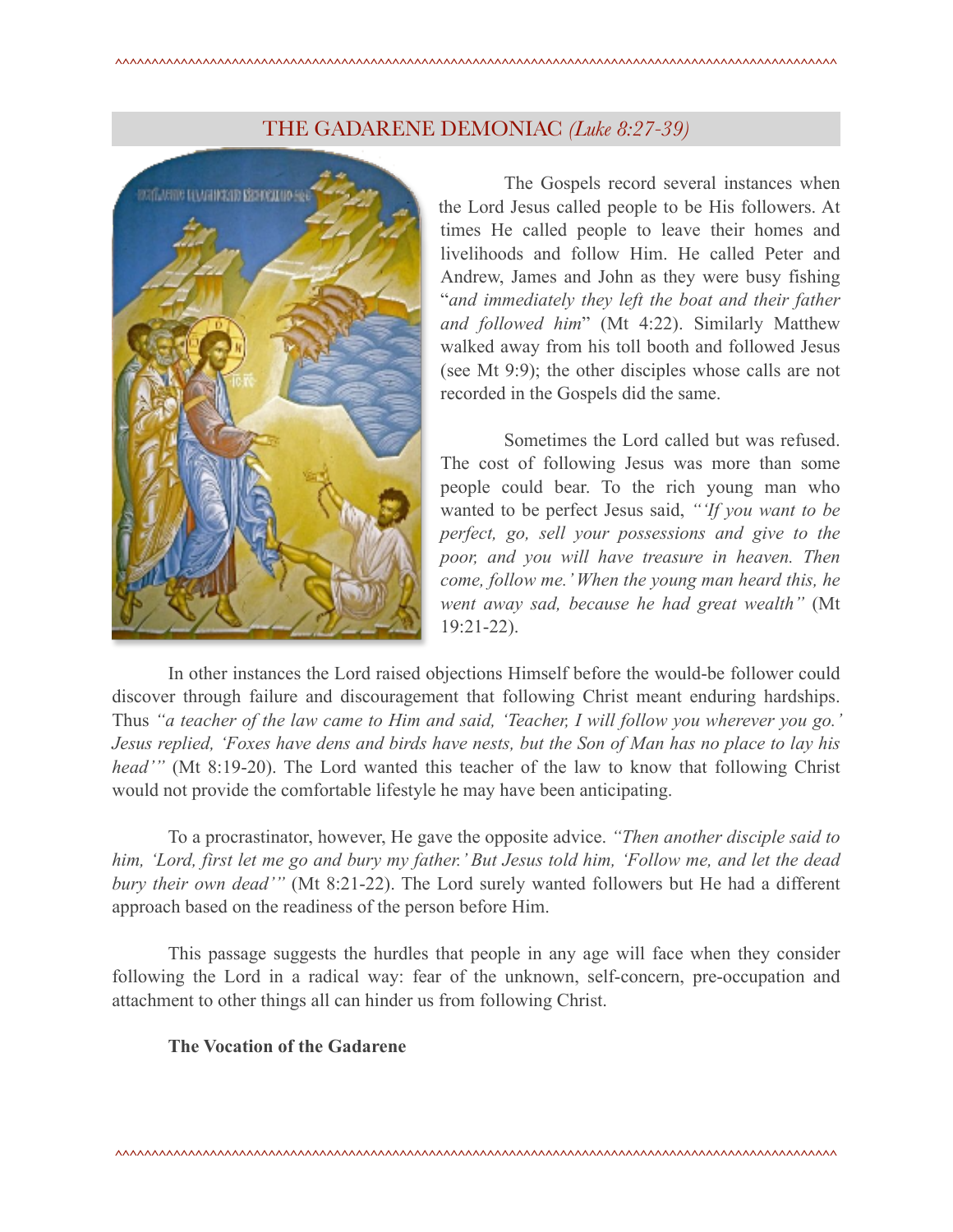The Gadarene whom Jesus healed (Lk 8:27-39) wanted to follow Jesus as well; the Scripture says that he "begged to go with Him," but the Lord had another plan for him. *"Jesus sent him away, saying, ' Return home and tell how much God has done for you.' So the man went away and told all over town how much Jesus had done for him"* (Lk 8:38-39).

 The Gadarenes had made it clear that they wanted Jesus to go away. He would not force Himself on them. At the same time He wanted to leave them with a permanent reminder of His presence: their own fellow countryman whom He had delivered. This man had once been a burden to the townspeople; now he would be a blessing.

 The apostles were told to go through the world preaching the Gospel; this man's call was to go home and do the same in his village. Was his call by Christ less of a vocation than that of the apostles? It was different, surely, but it was a vocation nonetheless.

 Some people in the Church tend to think that "vocation" refers exclusively to the calling of a cleric or monastic. The Lord does call some people in every age to serve the Church as priests, deacons, chanters, etc. He does invite others to serve Him as a monk or nun, or as a member of a religious community. But these are not the only people whom He calls to serve Him.

#### **Our Fundamental Vocation**

 Every person baptized into Christ has a vocation. The essence of that vocation is perhaps best expressed in the First Epistle of Peter: *"But you are a chosen people, a royal priesthood, a holy nation, God's special possession, that you may declare the praises of Him who called you out of darkness into His wonderful light"* (1 Pt 2:9).

 There are three important aspects of our universal vocation expressed in this passage. First, our vocation is to a *priesthood*: what the Scripture calls a "royal priesthood." Christ is the true kingly priest and because we have been baptized into Him and sealed in His Holy Spirit we share in His priesthood. Secondly, we share in this priesthood as *members of a people*, the people of God. We are not individually priests, as are the ministers of the altar, but members of a priesthood because of our common union with Christ the High Priest.

 This passage also tells us *the reason for this priesthood*: "*that you may declare the praises of"* God. Our vocation as members of the royal priesthood is to share in the Church's call to proclaim the work of God in Christ. Some, like the apostles and evangelizers, are called to bring the Gospel to the ends of the earth. Others, like the Gadarene whom Jesus delivered in the Gospel or the Samaritan Woman, are called to show forth God's love for mankind in their own corner of the world. Still others – most of us in fact – are called to share in the Church's common vocation to proclaim Christ.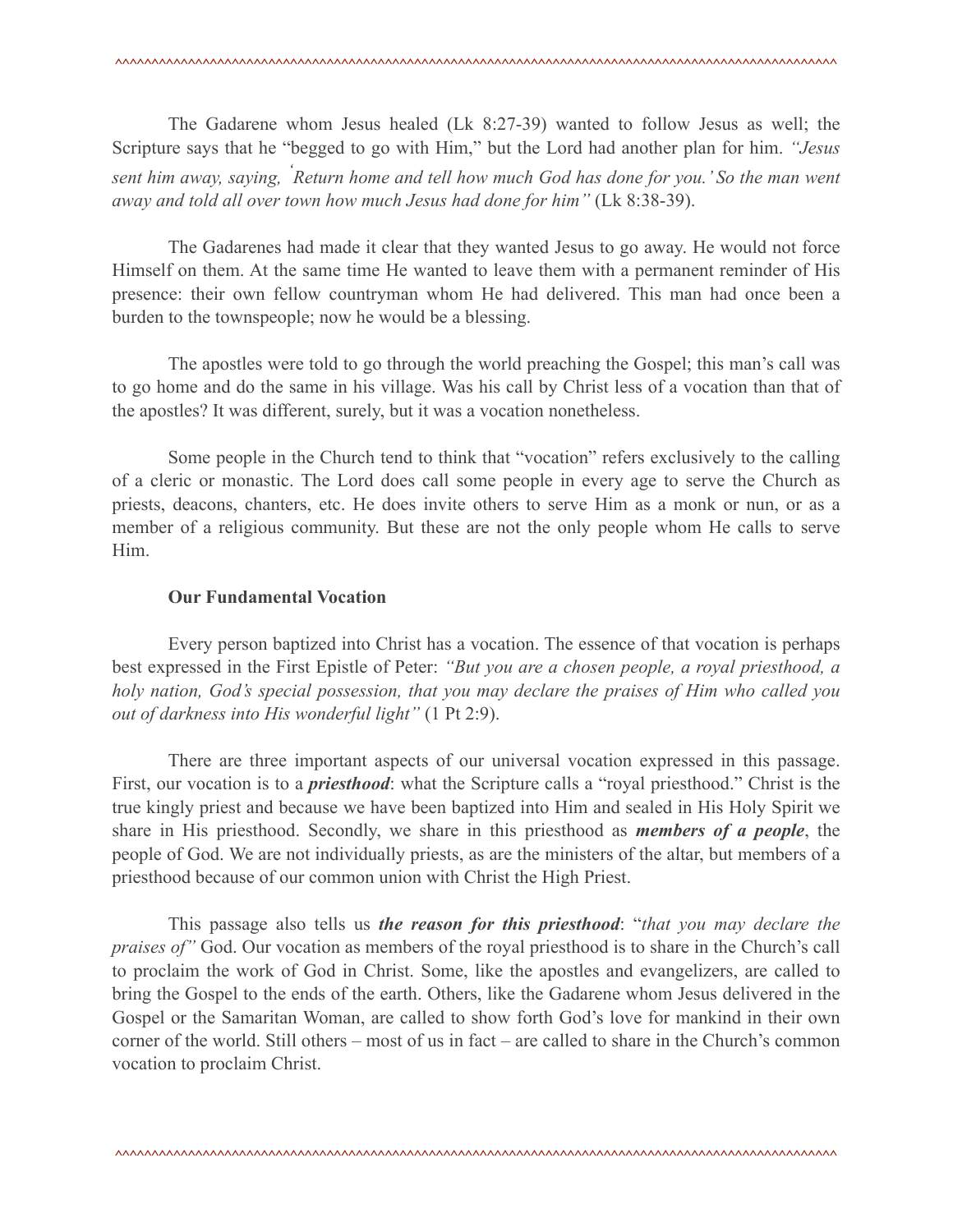#### **How Can We "Proclaim?"**

 When we think about "proclaiming God's works" we invariably think about speaking or writing. There is a host of other ways by which the Church makes the Good News present in our world. At the Bridegroom Matins on Holy Tuesday we are reminded that the abilities we have received are often the way in which the Lord makes known to us our way of responding to this call:

 *"Come, O faithful, let us work eagerly for the Master, for He distributes wealth to His servants; and let us increase the talent of grace, each one according to his ability. Let one adorn his wisdom with good deeds. Let another beautify the celebration of the service. Let someone strong in faith communicate the word to the uninitiated, and another dispense his wealth to the*  poor. Thus, we shall increase what has been loaned to us and, like faithful stewards of grace, *shall be worthy of the Master's joy. O Christ God, make us worthy of that joy, for You are the Lover of Mankind."*

 Through each of these ways and countless others believers can take their place in the royal priesthood, joining in the Church's mission to declare through word or work "*the praises of Him who called you out of darkness into His wonderful light.*"

#### **What Happened to the Gadarenes?**

 The Gospels record that the Lord Jesus sent the man He had healed back home to witness to his neighbours. They do not tell us whether he was successful: was this village converted or not?

 We do know that by the third century AD the village was all but deserted. The crag which overlooked the Sea of Galilee, however, had become a place of pilgrimage for Christians seeking to commemorate the healing of the Gadarene. By the fifth century a large monastery serving the pilgrims had been established there. The monastery was expanded in the sixth century but abandoned after a catastrophic earthquake destroyed much of the area in 749. Ruins of the monastery were excavated in the 1970s by the Israeli department of antiquities and were later incorporated into a national park.

# CANADIAN BISHOPS TO WELCOME POPE FRANCIS TO CANADA ON HISTORIC PILGRIMAGE OF HEALING AND RECONCILIATION

 The Catholic Bishops of Canada are grateful that Pope Francis has accepted their invitation to visit Canada on a pilgrimage of healing and reconciliation. The Holy Father's full statement on the matter can be found [here.](https://press.vatican.va/content/salastampa/it/bollettino/pubblico/2021/10/27/0699/01486.html)

In anticipation of this visit, the planned delegation of Indigenous survivors,